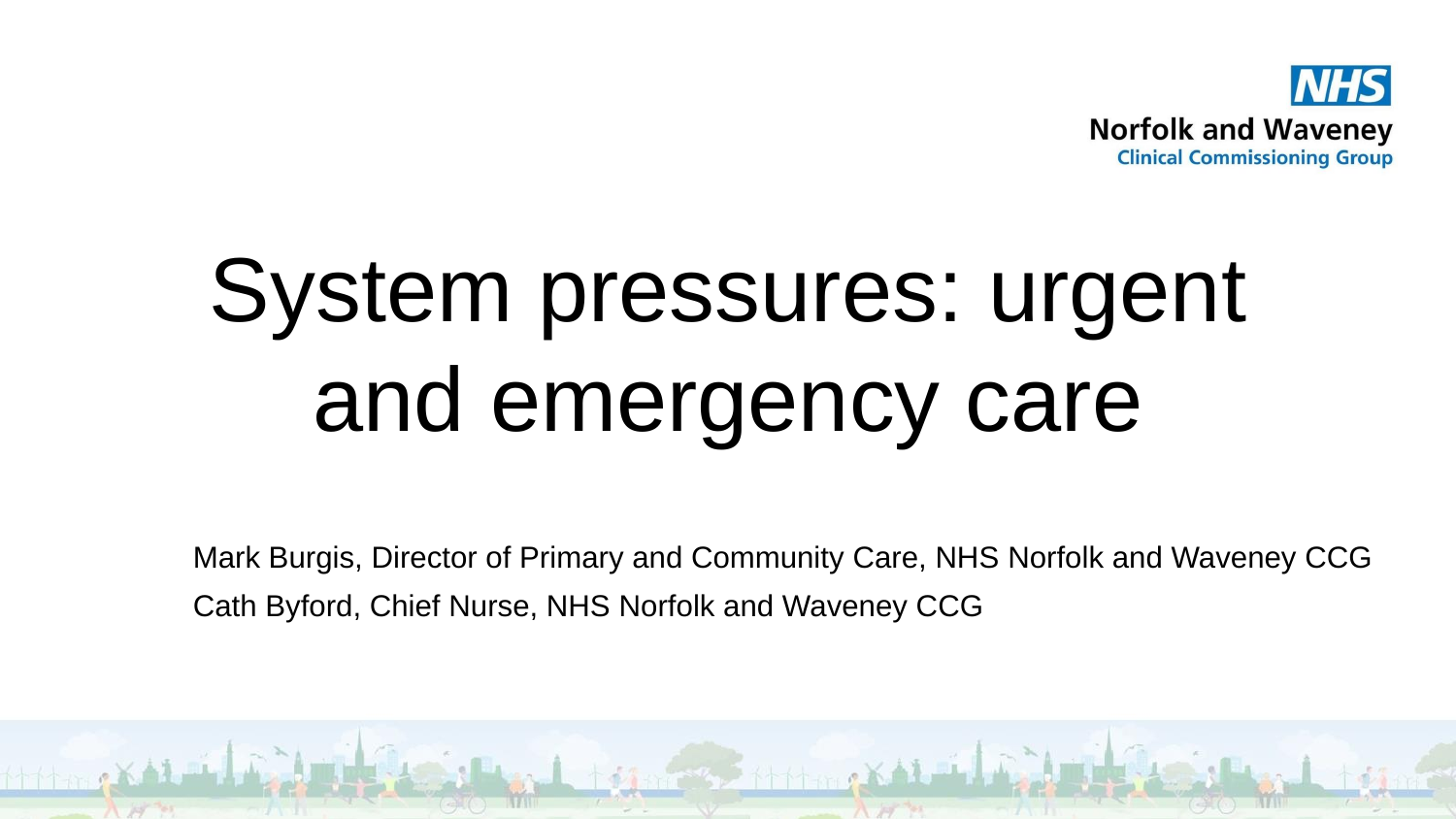## Summary



- Norfolk and Waveney's health and care system remains in a 'Level 2 Critical Incident' following sustained and unprecedented pressure on services.
- Staff are going above and beyond, day-in and day-out to care for patients, service users and their families.
- On 24 January 2022 there were over 160 people in hospital with COVID-19 but none in an Intensive Care Unit (ICU), compared to 800 people in hospital in January 2021, when over 60 were in ICU.
- One significant difference this winter is the huge impact the omicron variant has had on our workforce, with many staff either ill with the virus or isolating because of it. The NHS is also continuing to provide more elective care than last winter.
- Health and care services are working together to manage the situation and we have made progress is some areas, particularly around managing demand for services. For example, ambulance activity, attendances at Emergency Departments and emergency admissions to hospital are all decreasing.
- However, we still need to do more to improve the discharge of patients and flow through our hospitals, and this remains our number one focus.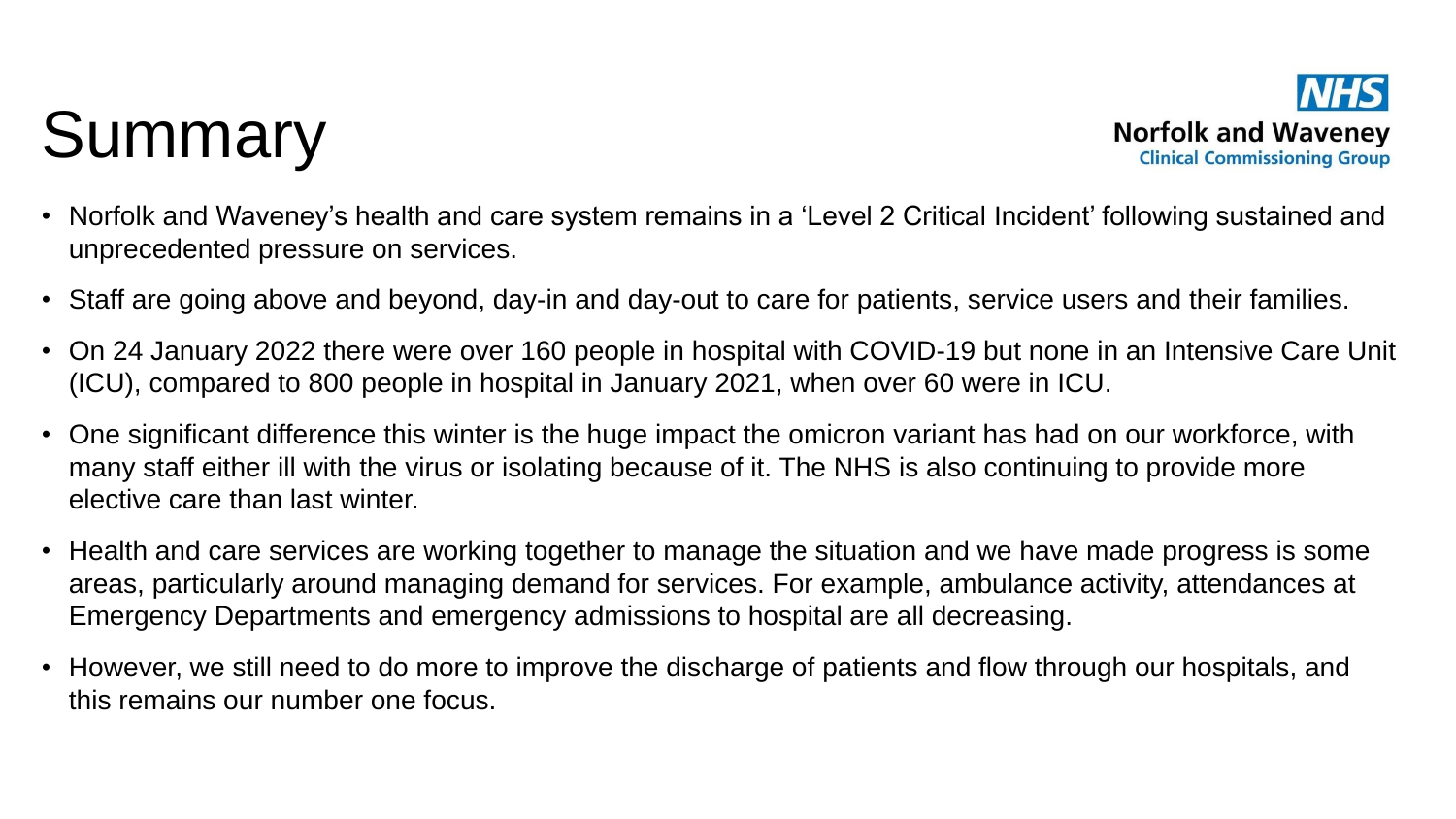**Introduction**

Analysis and forecasting undertaken by NHS-England in early January suggests Covid hospital admissions may peak by 23 January.

Covid bed demand is expected to be between 6 - 8% of available beds. The data suggests that the Norfolk and Waveney surge and supersurge bed capacity bed stock would be sufficient to meet anticipated demand.

Bed flow is another important factor in availability of hospital beds and the current high number of patients that remain in acute and community hospital settings without meeting the Criteria to Reside is concerning and requires system wide focused intervention.



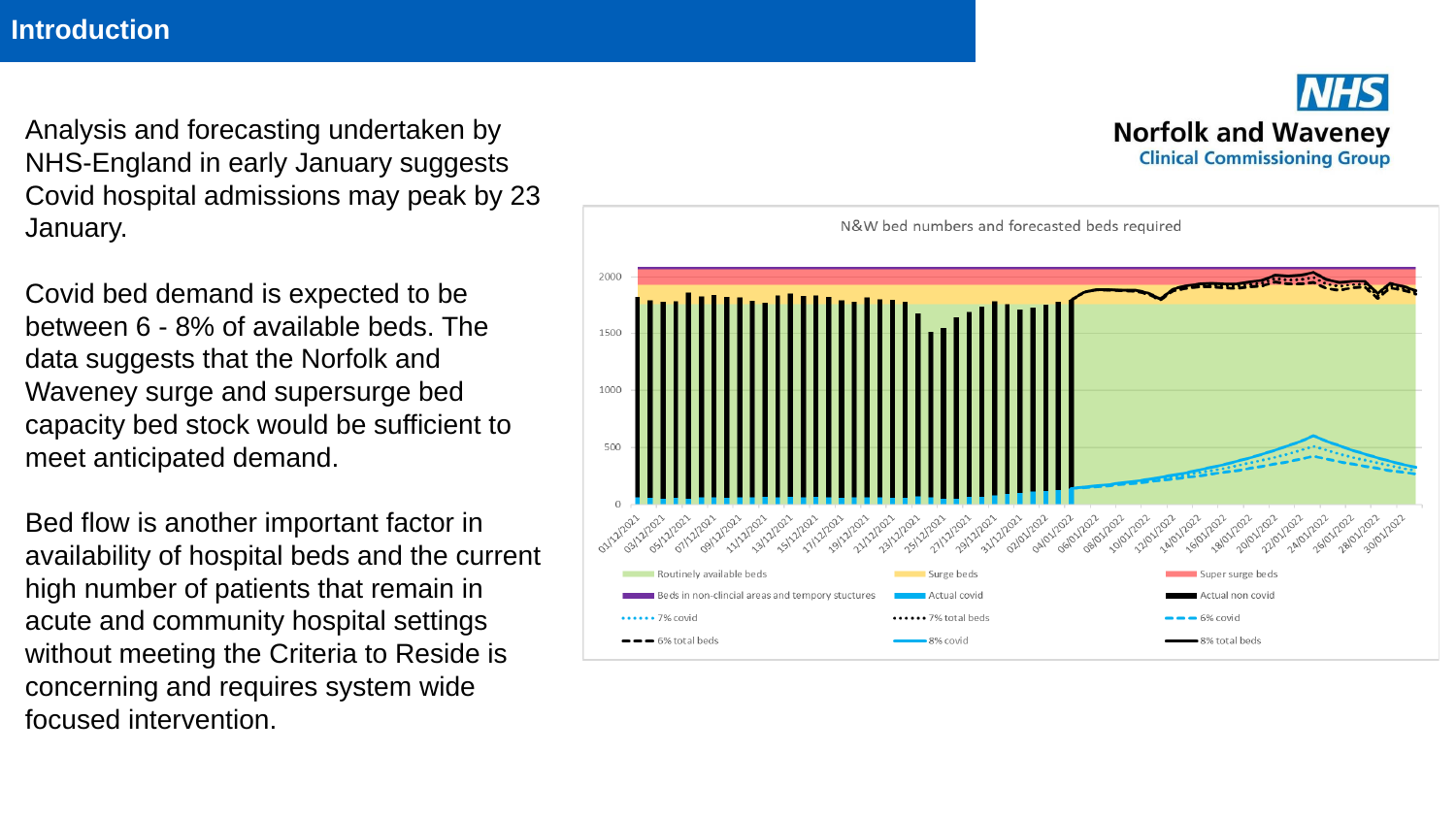#### **Critical incident management**



#### **N&W System Critical Incident Management**

**Strategic aim – To save lives and reduce harm**

| Key system risks                                                                                          | <b>Thresholds for de-escalation</b>                                                                  |
|-----------------------------------------------------------------------------------------------------------|------------------------------------------------------------------------------------------------------|
| Clinical risk to patients due to delayed ambulance response times                                         | No hospital ambulance handover delays >2 hours sustained for 48 hours                                |
| Poor hospital flow resulting in restricted bed availability and high occupancy                            | Non Criteria to Reside (non-CTR) patients reduced by 30% in acute and<br>community hospital settings |
| Lost capacity due to infection, prevention and control (IPAC) restrictions in<br>hospitals and care homes | IPAC restrictions reducing $-$ <10% of acute and community bed stock impacted                        |
| High workforce absence rates                                                                              | NHS Sickness absence rates reduced to pre-covid rates $-$ <6%                                        |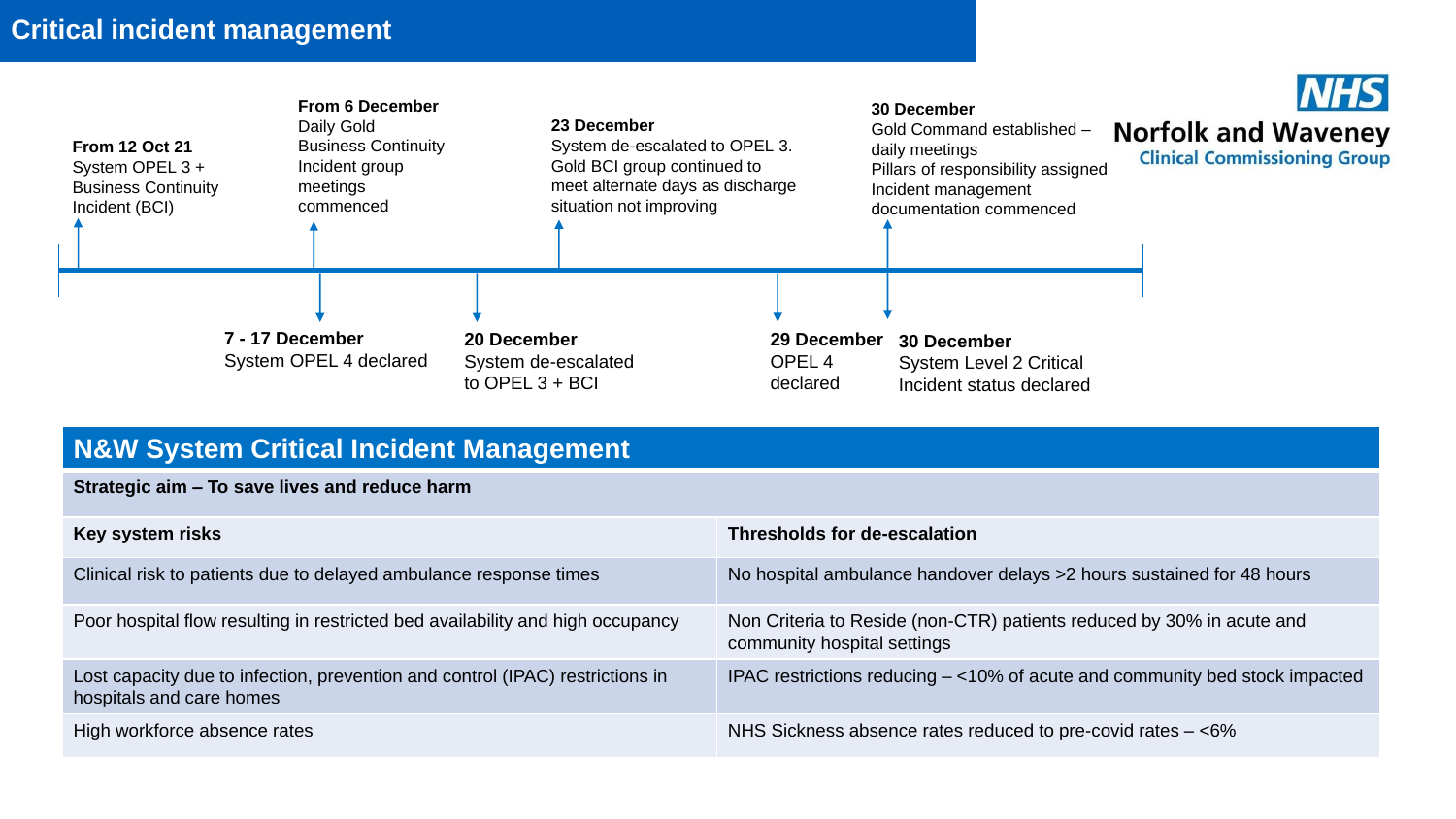

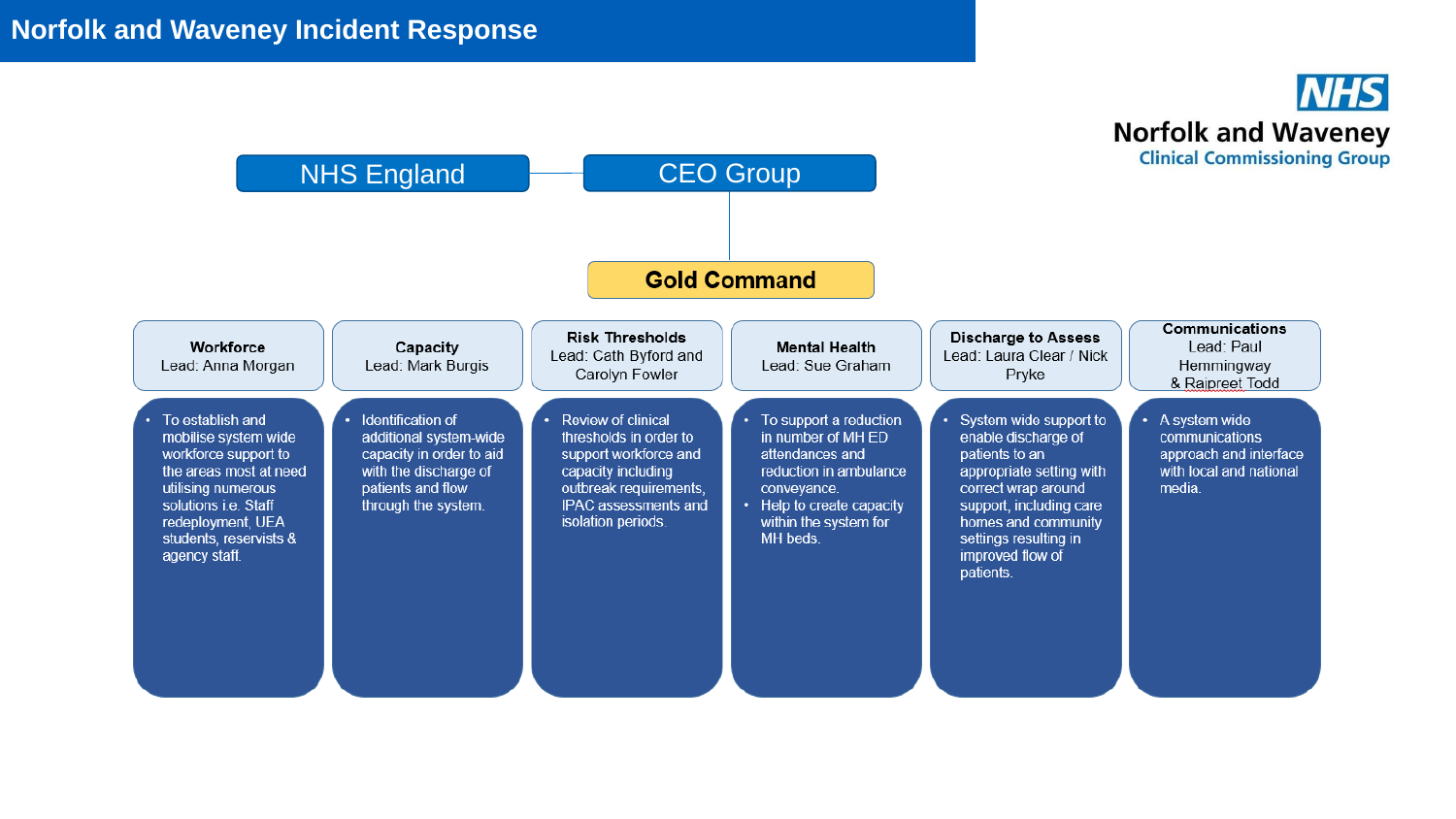

#### Pillar Aim - To establish and mobilise system wide workforce support to areas most in need

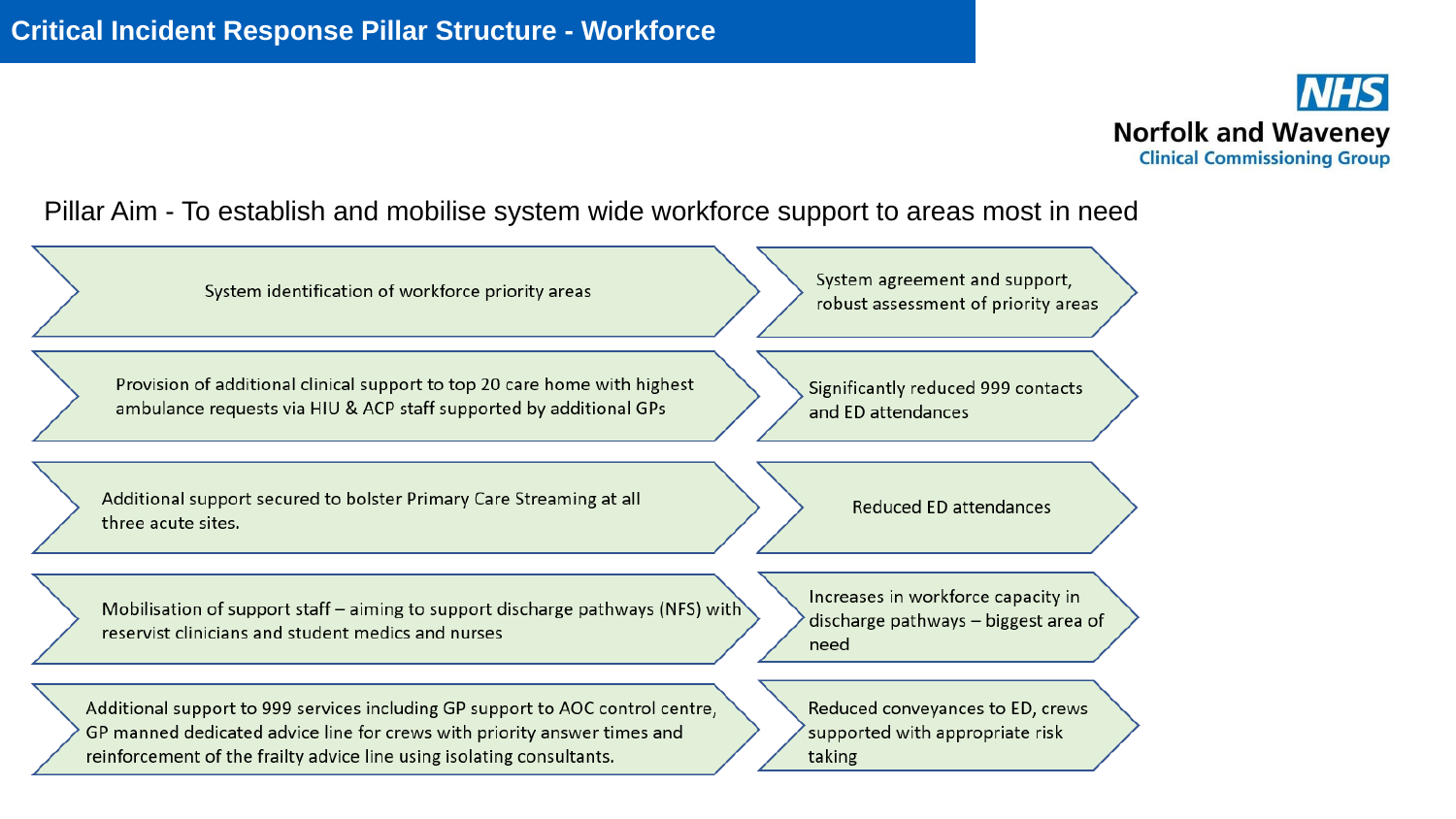**Norfolk and Waveney** Pillar Aim – identification of additional system-wide capacity in order to aid with the **Clinical Commissioning Group** discharge of patients and flow through the system Review and stand down of non critical community services across both Norfolk Workforce capacity gains and Waveney community providers for parity of service for patients across the area Increase in medical staffing in community units to reduce admissions to Reduced ED attendances and hospital admissions Maximise number of 999 vehicles Additional cohorting spaces and cohorting paramedic teams in situ at each  $\longrightarrow$   $\longrightarrow$   $\longrightarrow$   $\longrightarrow$ acute mental health presentations  $\overline{a}$ Utilisation of clinical and non clinical spaces to increase capacity - across acute, Physical space increases community and mental health providers. Extended operational delivery of EEAST Street Triage Mental Health Car  $\longrightarrow$  Alternative pathway for mental health presentations

**NHS**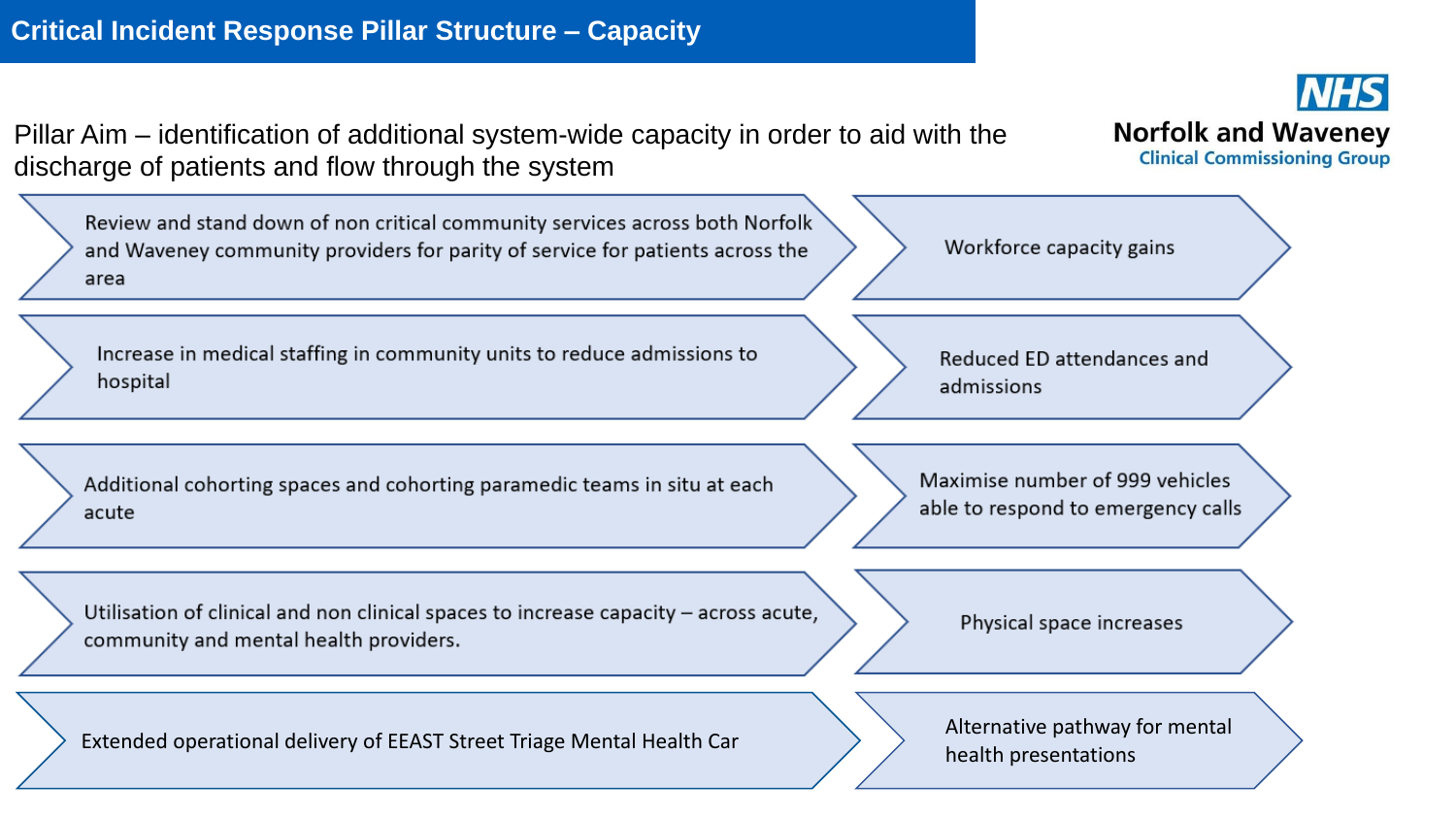

#### Pillar Aim – A system wide communications approach and interface with local and national media

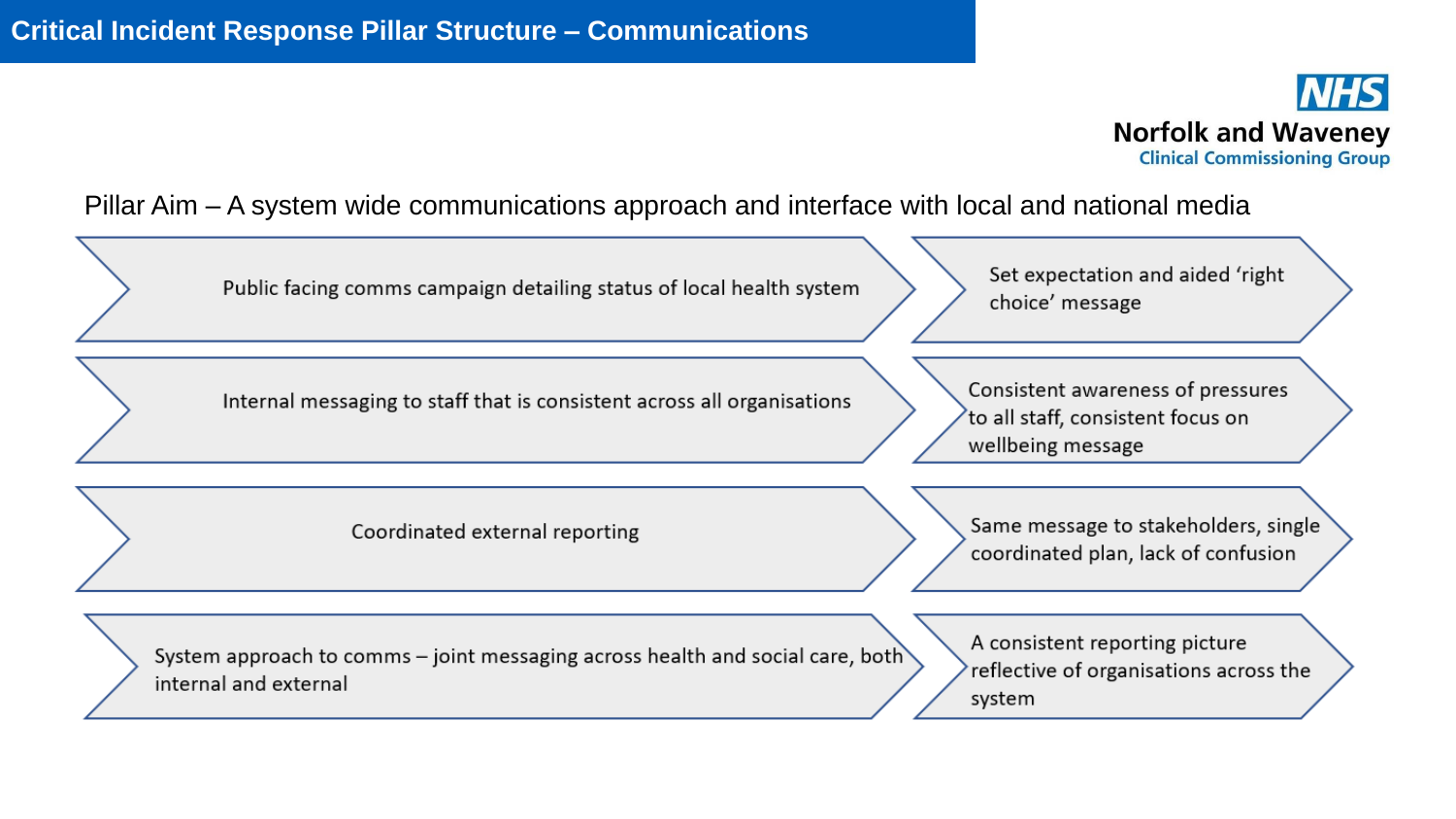

Pillar Aim – review of clinical thresholds in order to support workforce and capacity

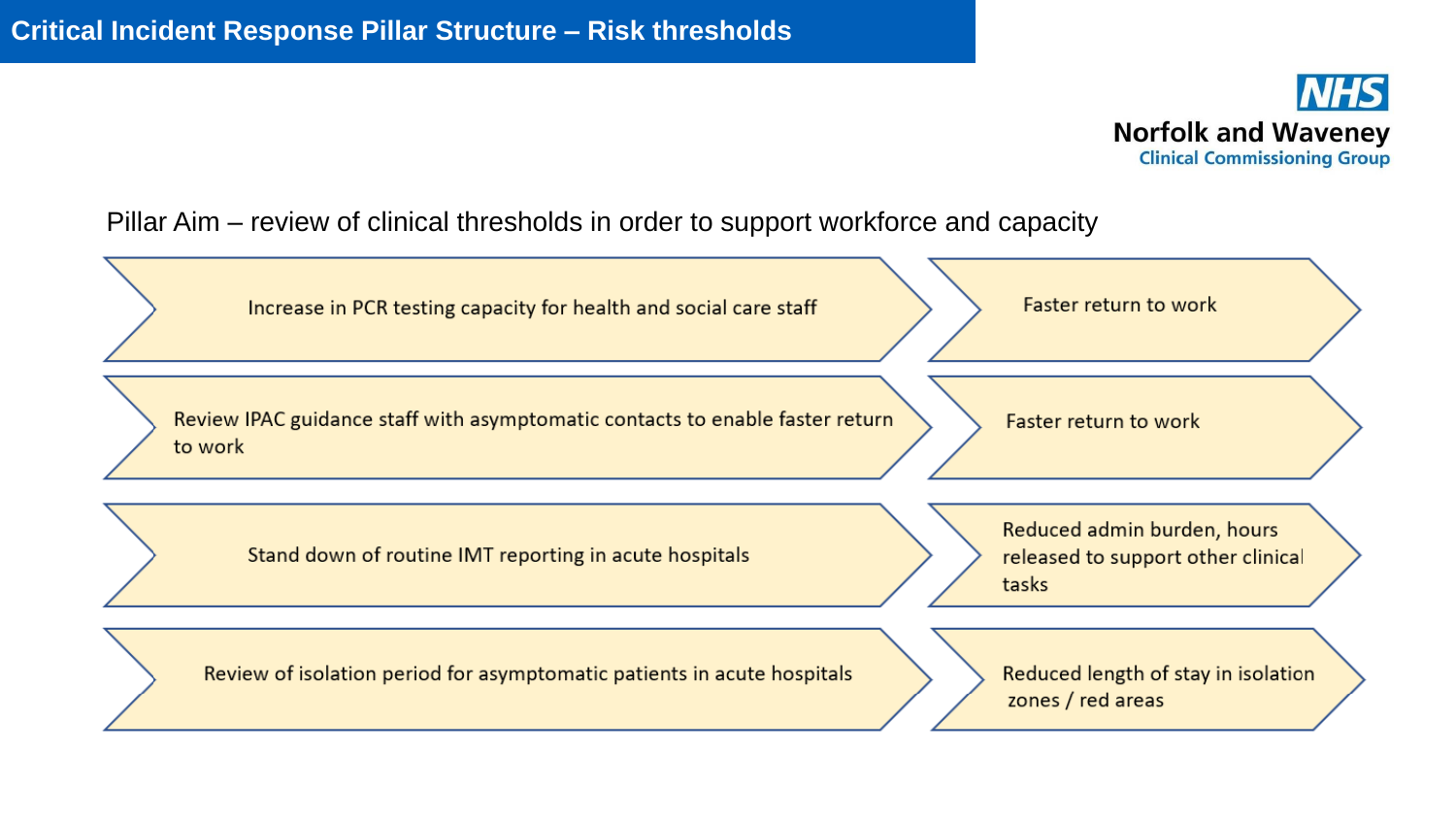Pillar Aim – system wide support to enable discharge of patients to an appropriate setting with correct wrap around support



| Interim use of short-term beds for Pathway 1                                                     | Agreed and implemented for acute and community hospitals until<br>14/1/21.                                                                                                                                          |
|--------------------------------------------------------------------------------------------------|---------------------------------------------------------------------------------------------------------------------------------------------------------------------------------------------------------------------|
| Explore potential for providers to take patients more quickly                                    | Incentive payments in place, 19 achieved to date. Increase in pay<br>rates being explored and inflation pay increase bought forward. Bi-<br>weekly communication with provider market.                              |
| Provision of additional support to care homes, including<br>weekly rounds with community matrons | • Targeted work with Care Homes via Primary Care with PCN support.<br>Positive feedback from HIU & ACP weekend work with rollover into<br>future weekends.<br>Vaccine staff redeployed to IPAC and Community Teams. |
| Additional funding for family carers                                                             | • Process in place with minimal uptake.<br>• Communications planned for discharge hubs.<br>New fast track process lead identified.                                                                                  |
| Personal Health Budget process explored                                                          | Interim process implemented with planning of permanent solution<br>underway.                                                                                                                                        |
| Live in care arrangements and double up visits expedited                                         | • Specification drafted and interim spot arrangements agreed. Capacity<br>building from 6/12/21.<br>H2 HDO funding has been used to commission 910 hours of rounds<br>in Central and West Norfolk.                  |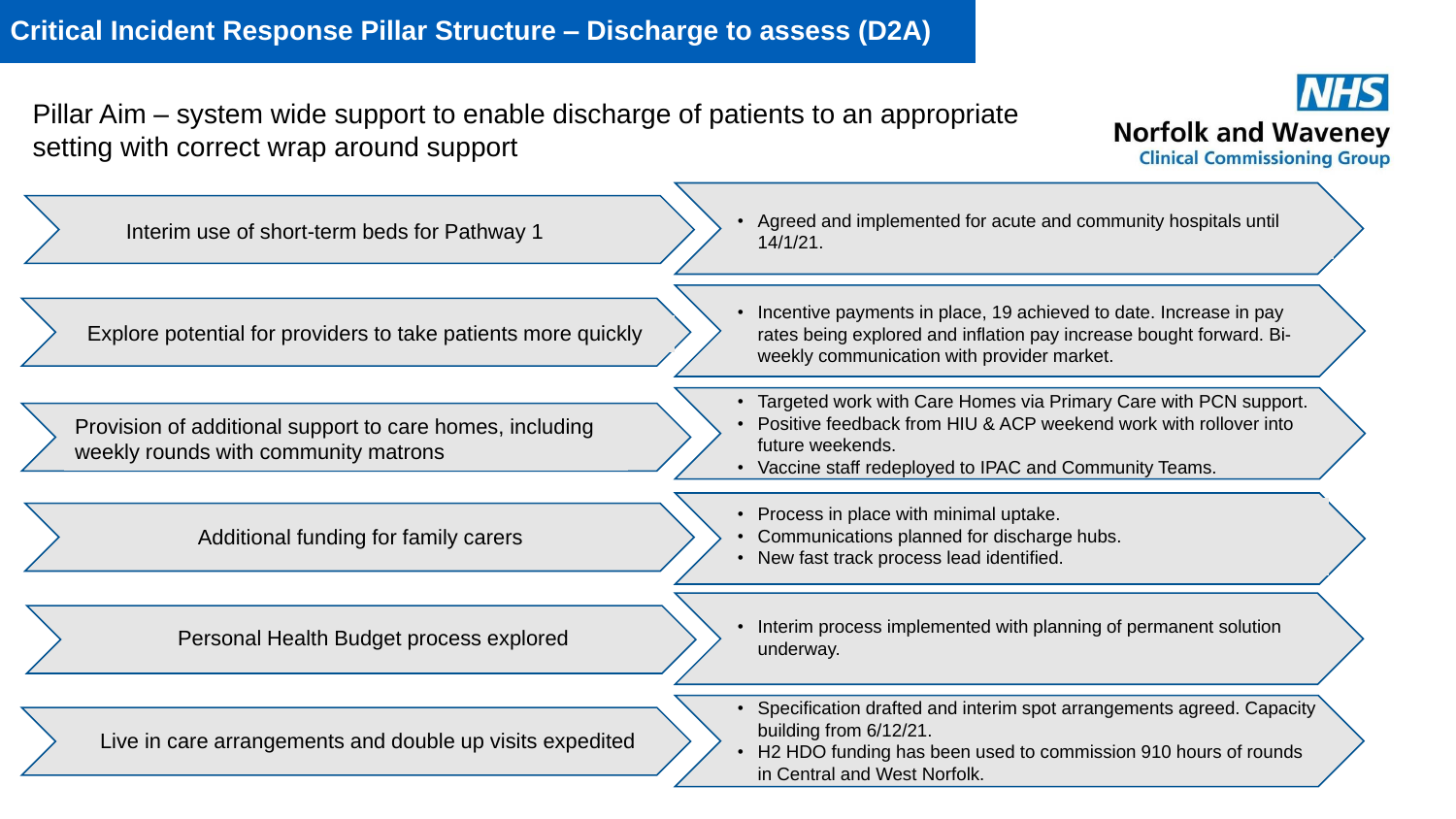### **Supporting improvements in discharge**

• Additional surge beds will be in place between November 2021 – April 2022 as part of winter planning measures



- Additional 'super-surge' beds have been identified and were available across Norfolk and Waveney in acute and community settings through December 2021 and January 2022
- NHS England set a Non-Criteria to Reside target reduction of 30% to be achieved by 31<sup>st</sup> January
- A Multi-Agency Discharge Event was undertaken in the week commencing 17.01.2022

A Multi Agency Discharge Event (MADE) brings together the local health system to:

- support improved patient flow across the system
- recognise and unblock delays
- challenge, improve and simplify complex discharge processes

Participants form a number of teams, each of which focuses on one or two wards. Teams visit their allocated wards to join both the morning and afternoon board rounds and/or multi-disciplinary team meetings, to:

- capture the progress of each patient along their agreed care pathway.
- highlight, challenge and unblock delays (internal and external waits).
- support safe and timely discharges.

Teams review all patient journeys, including short stay admissions, particularly focusing on any patient who has been an inpatient for seven days or more aiming to;

- unblock delays and simplify processes across the whole system.
- free up beds and increase flow as part of an escalation process.
- reduce length of stay.
- increase morning discharges.
- A system 'Redesign Event' is planned to incorporate learning and opportunities for sustainable improvement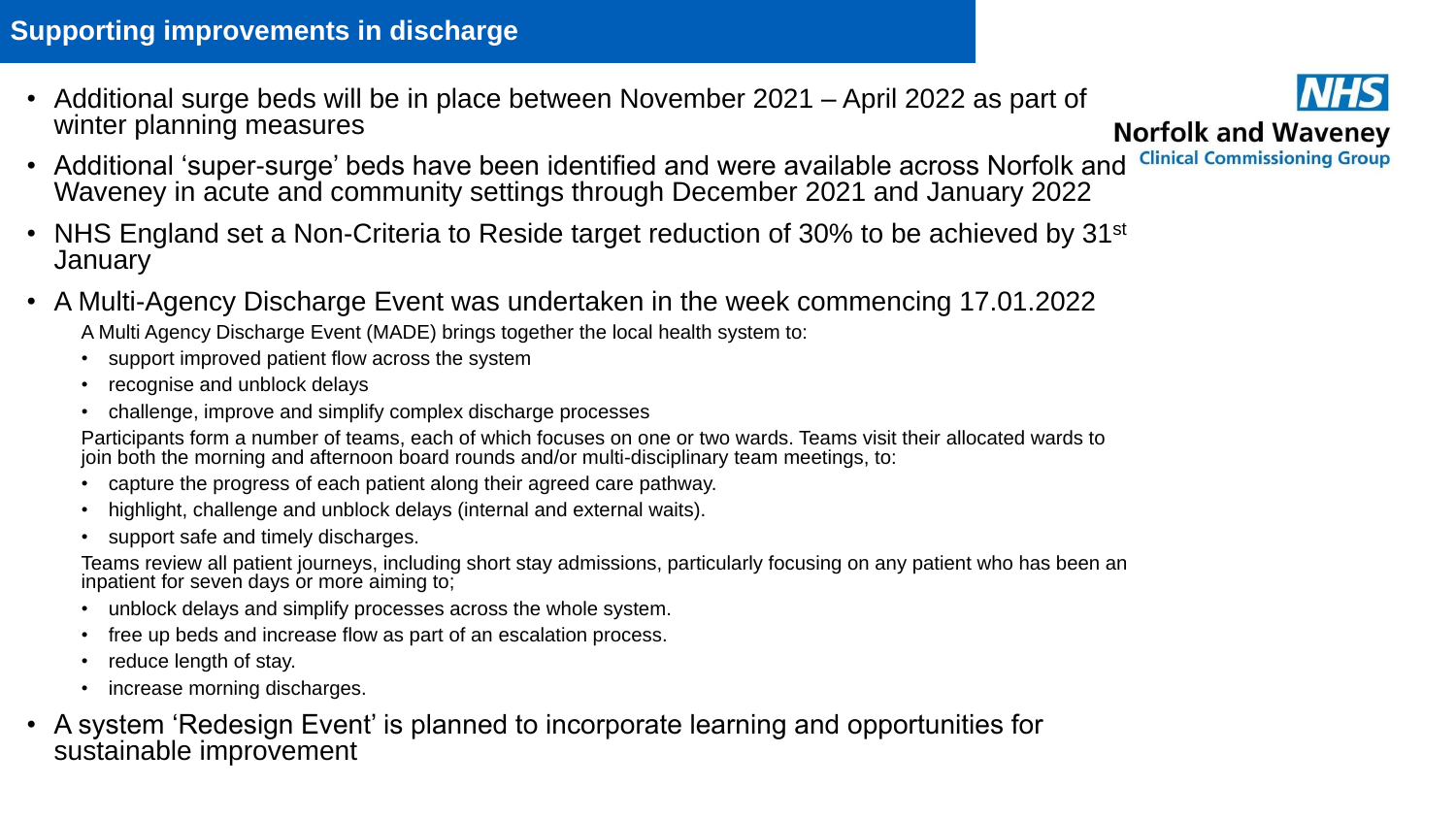#### **Critical Incident Risk Area – Non Criteria to Reside delays and Poor Hospital Flow**







Community Total  $\longrightarrow$  Community 50% Target  $\longrightarrow$  Community 30% Target

**NHS Norfolk and Waveney Clinical Commissioning Group** 

Overarching position indicating progress towards 30% reduction in Non-CTR.

MADE event measures continue into this week to maintain momentum.

System wide learning event planned for 01.02.2022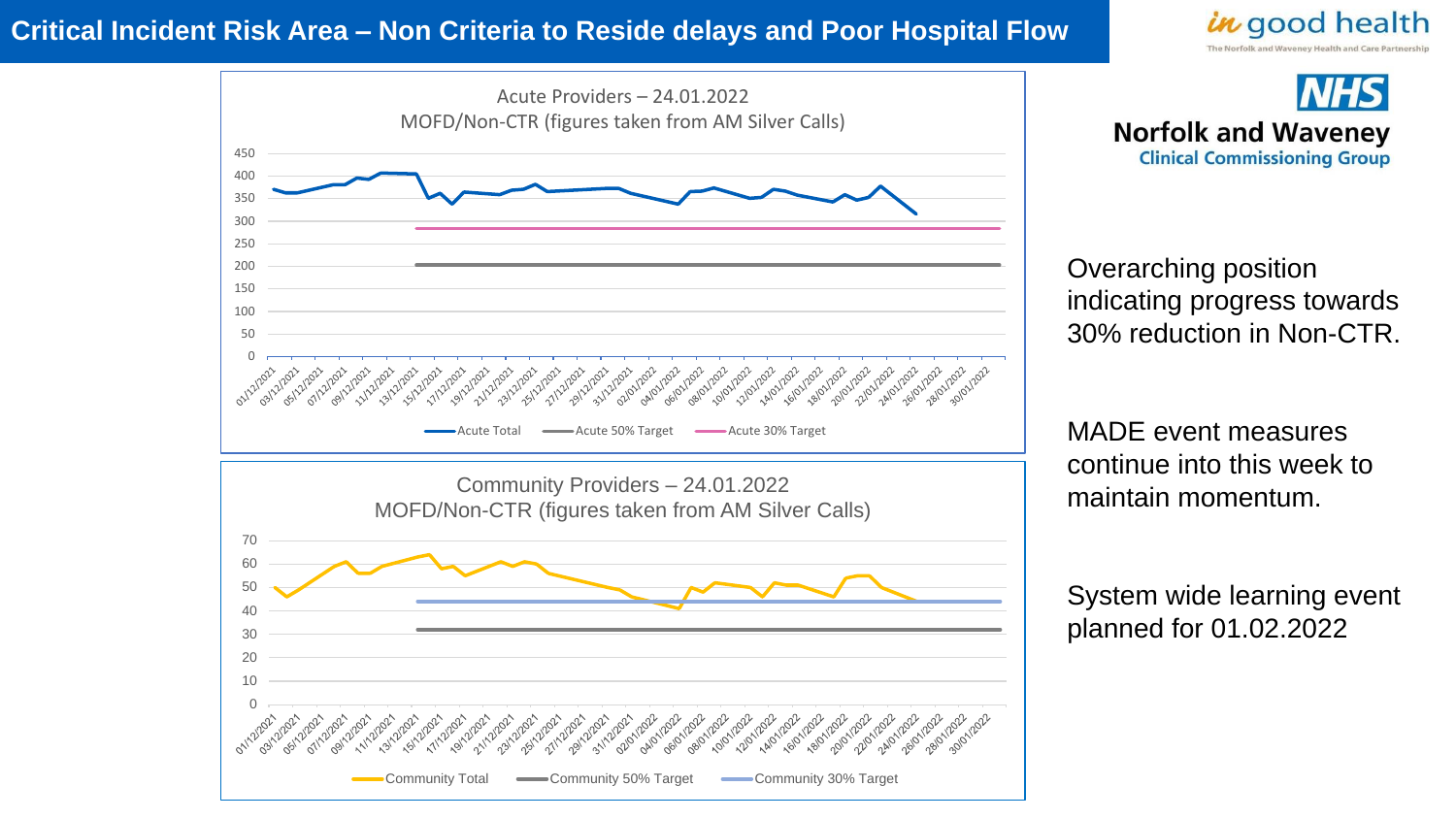#### **Discharge Delays – Individual Progress Towards 30% Reduction Target**



30/01/2022

28/01/2022 30/01/2022

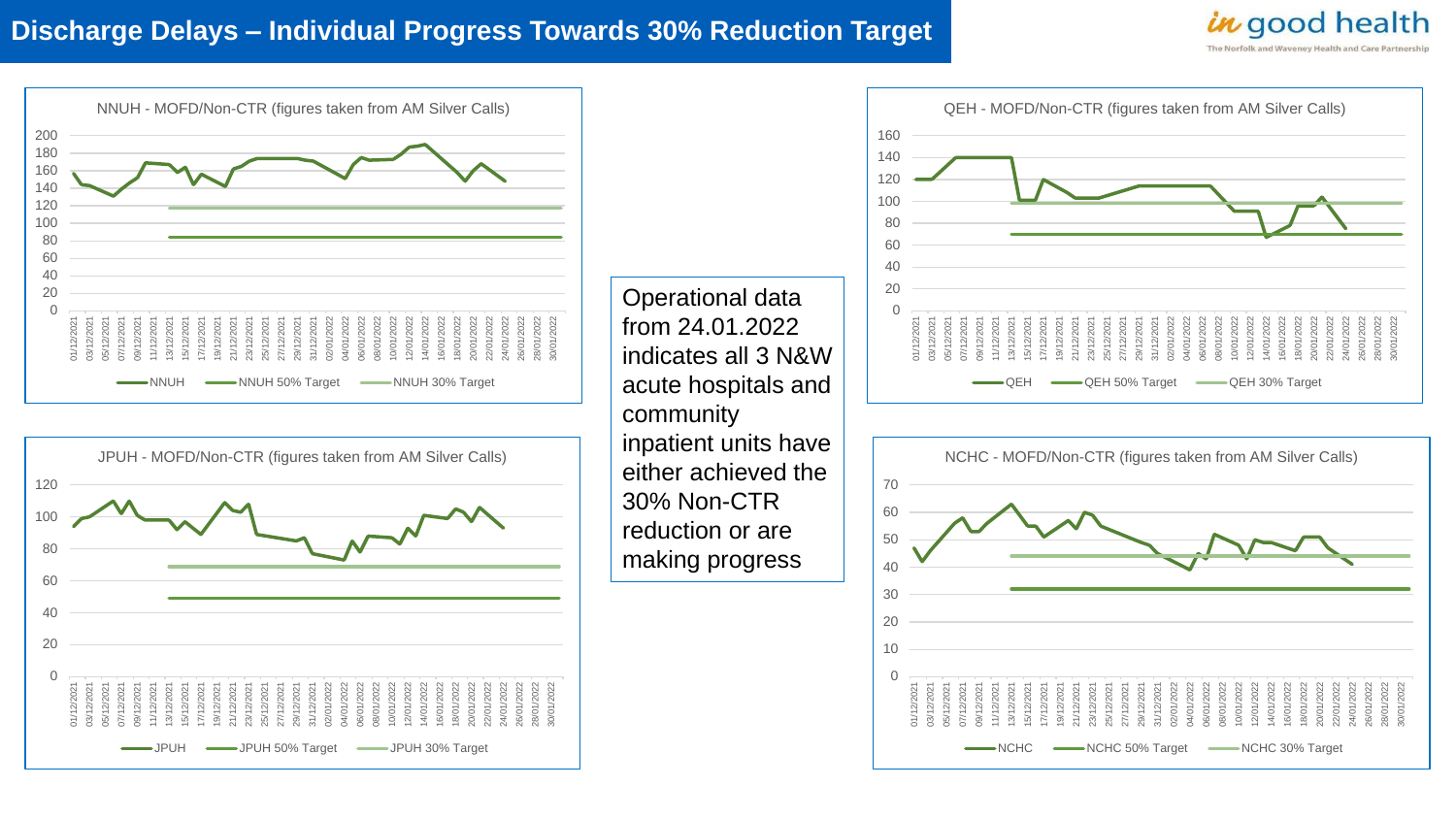